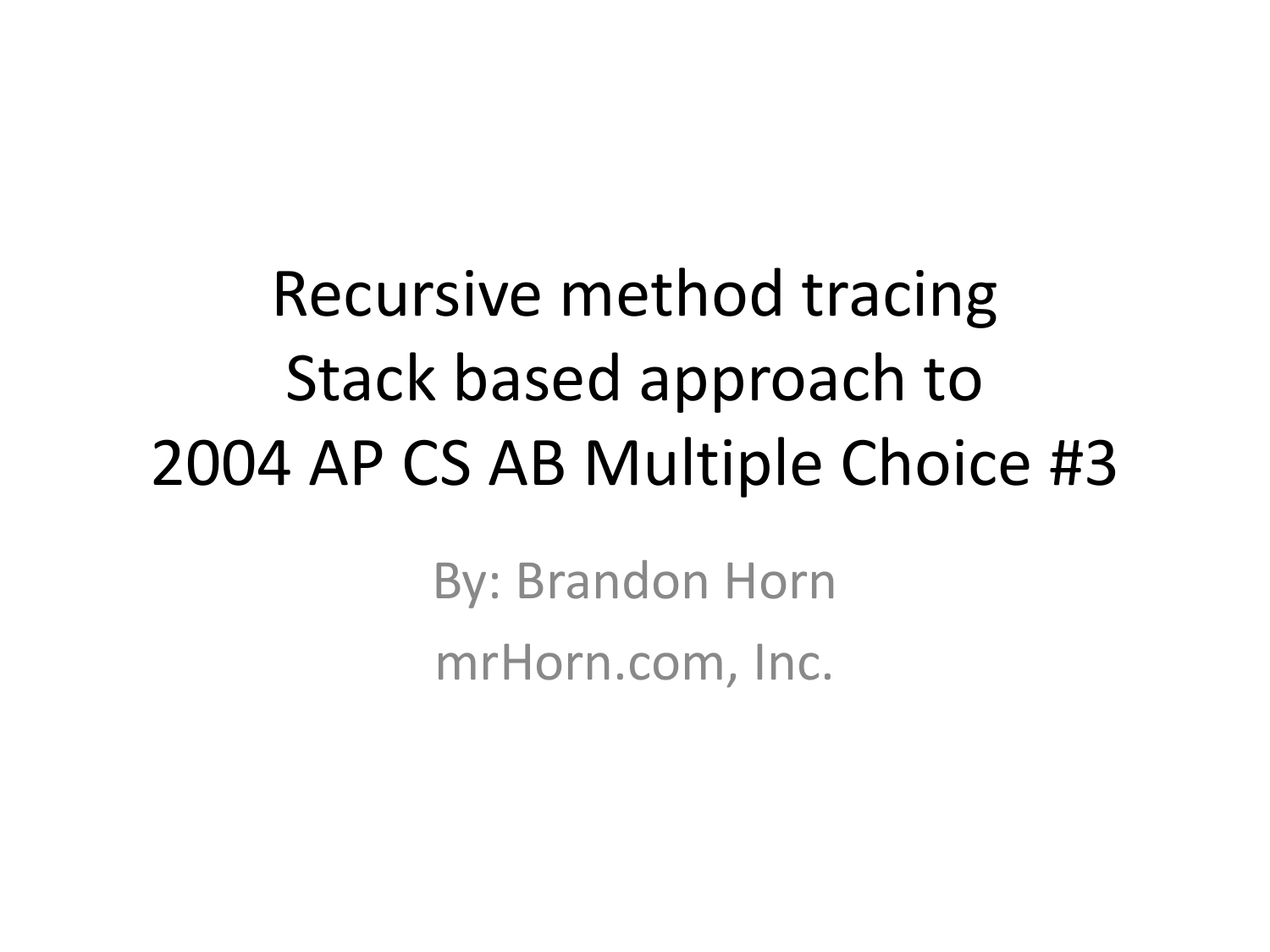Method recur makes 2 recursive calls. Label the first Call 1 and the second Call 2. The initial call is  $\text{recur}(4)$ .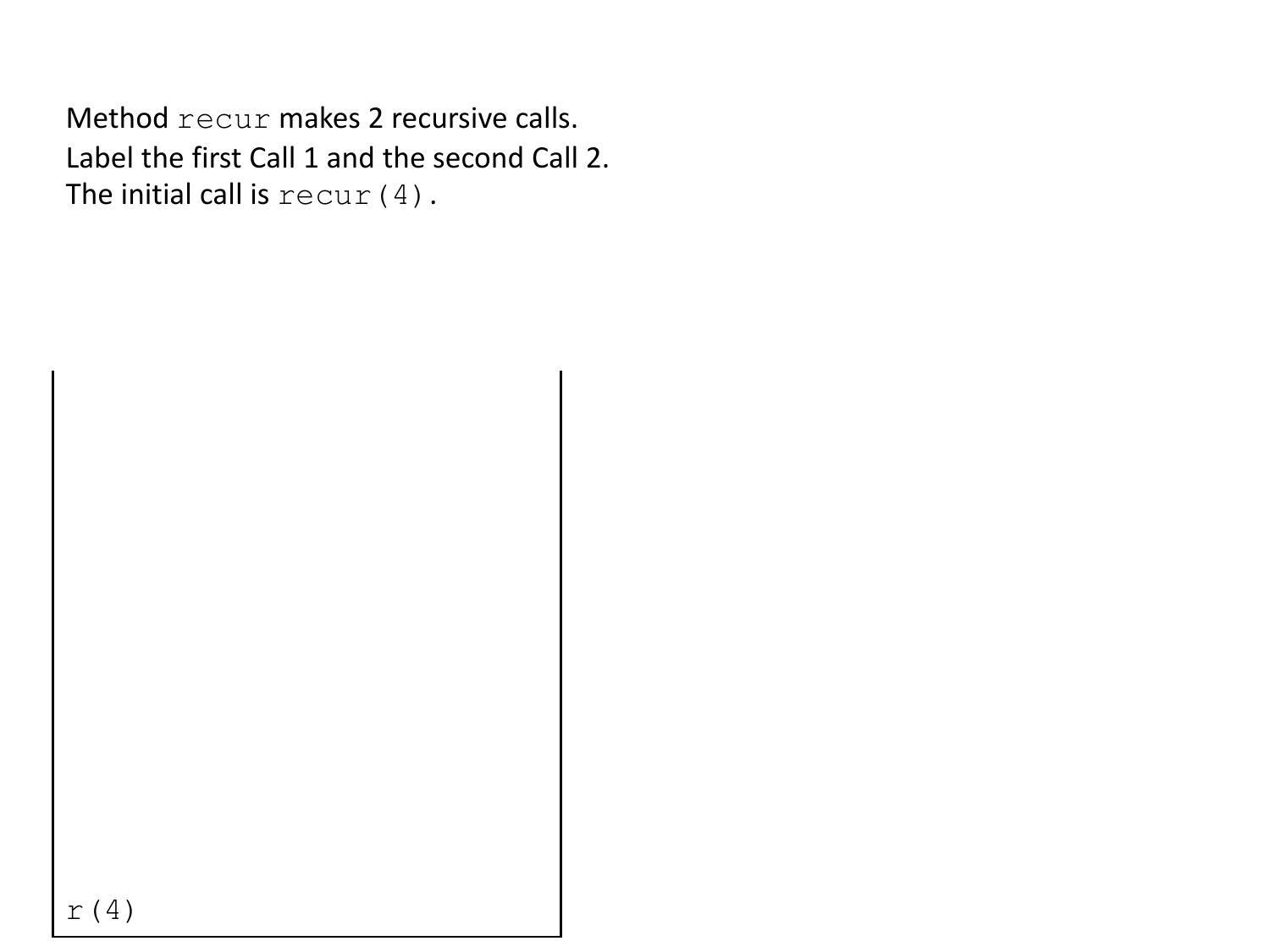```
recur(4) stops at Call 1 and calls recur(2).
```

| r(2)                |  |
|---------------------|--|
| $r(4)$ <sub>1</sub> |  |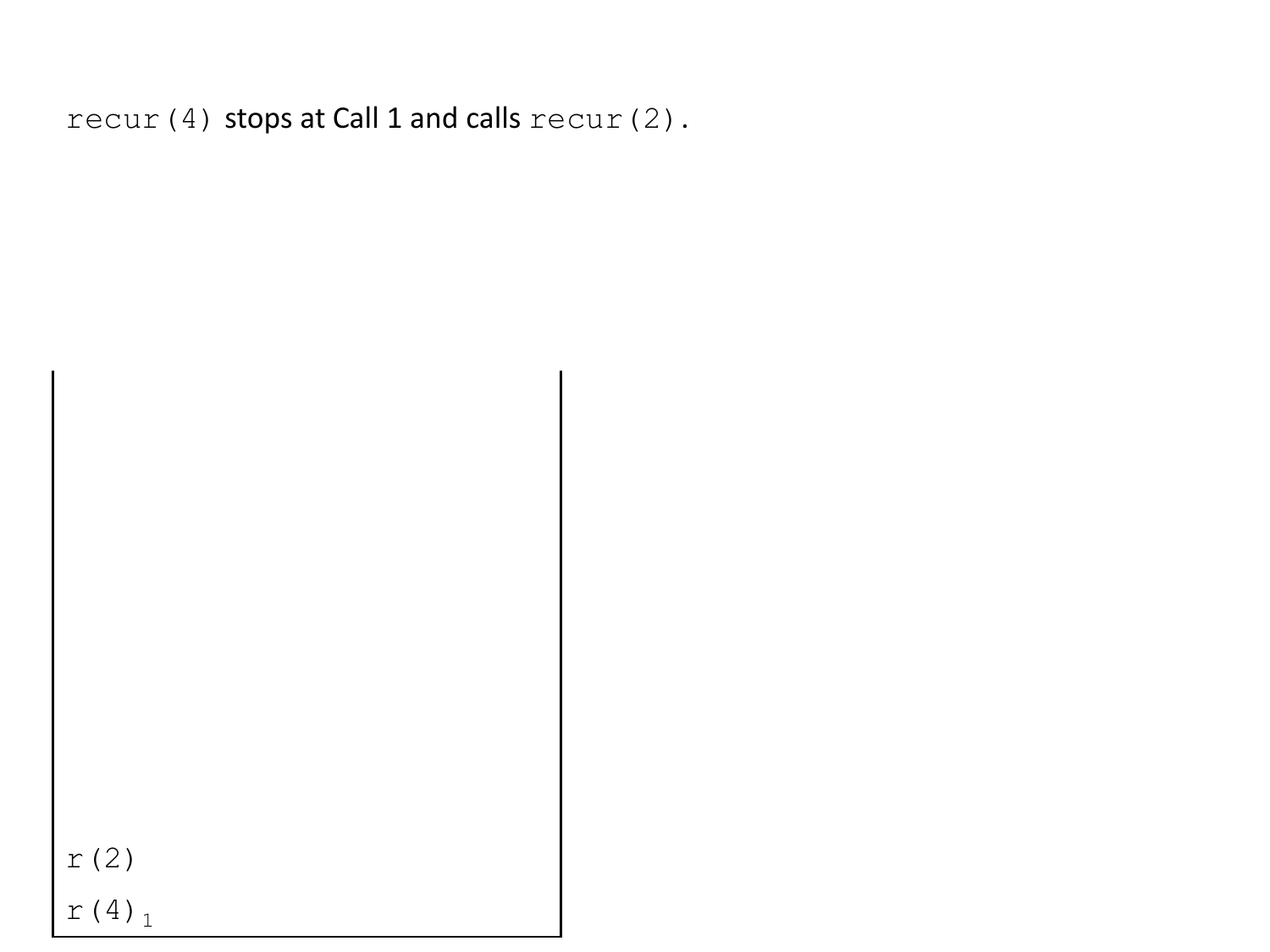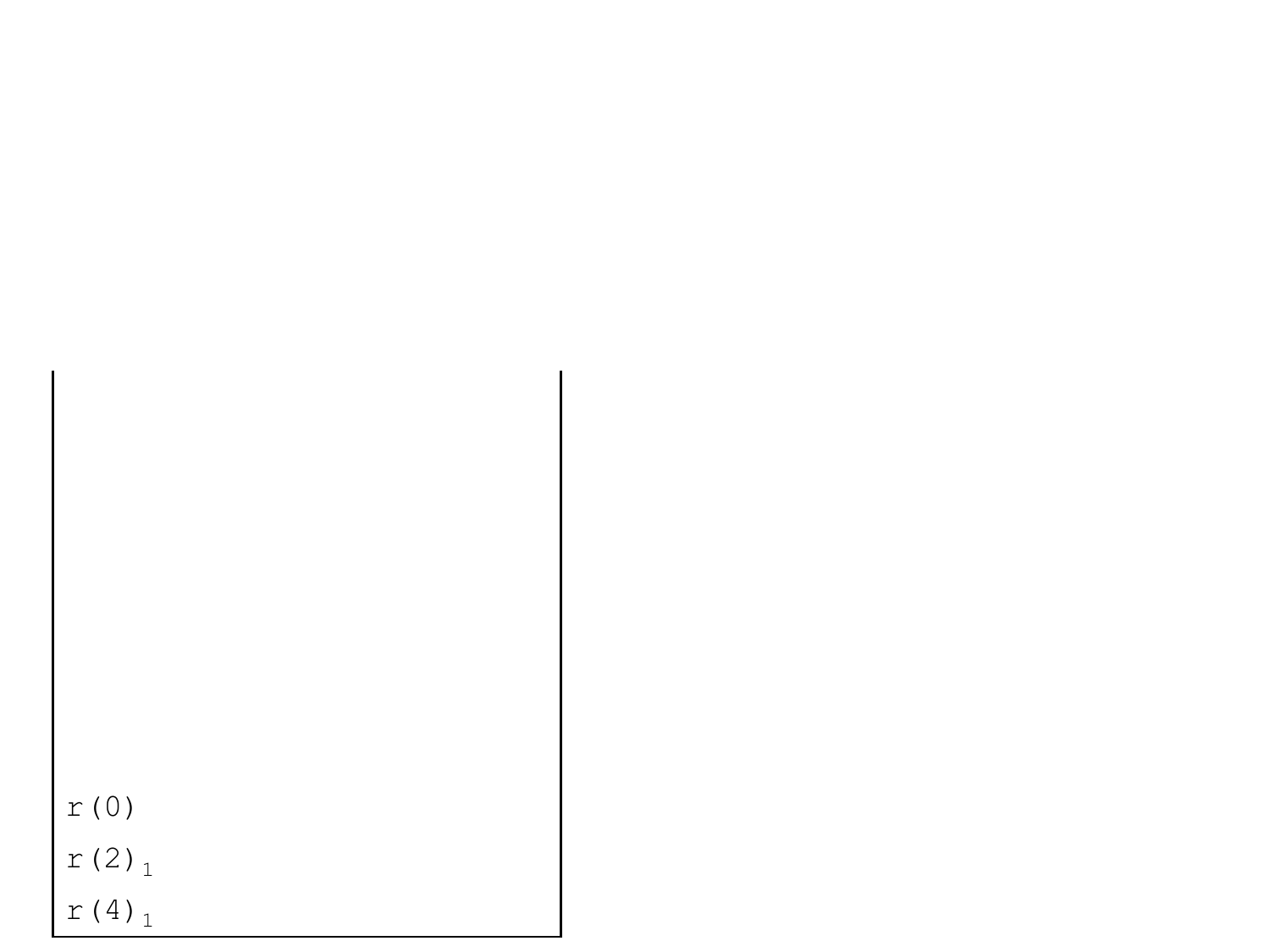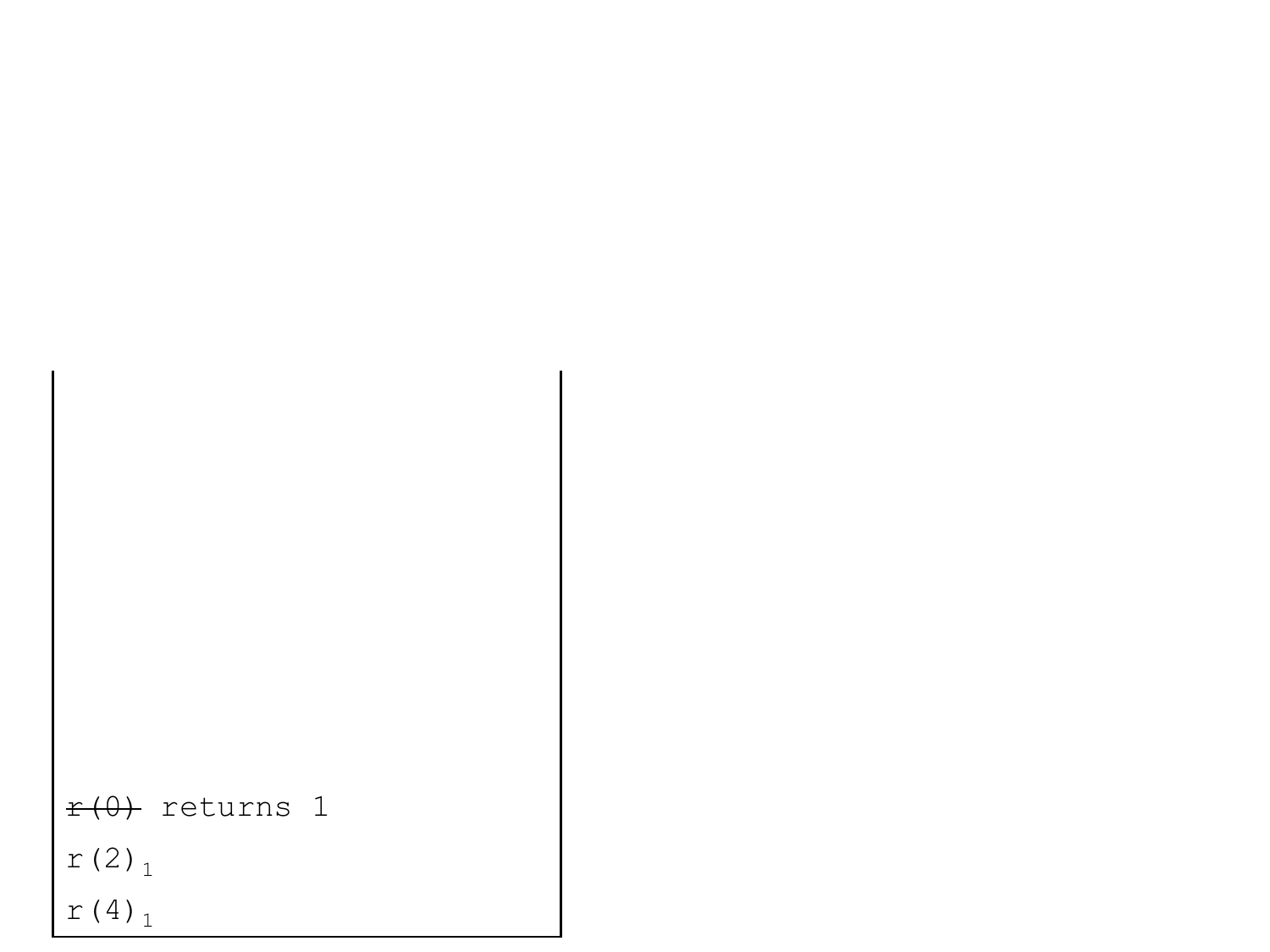recur(2) just finished Call 1 and got back 1. It stops at Call 2 and calls recur(1).

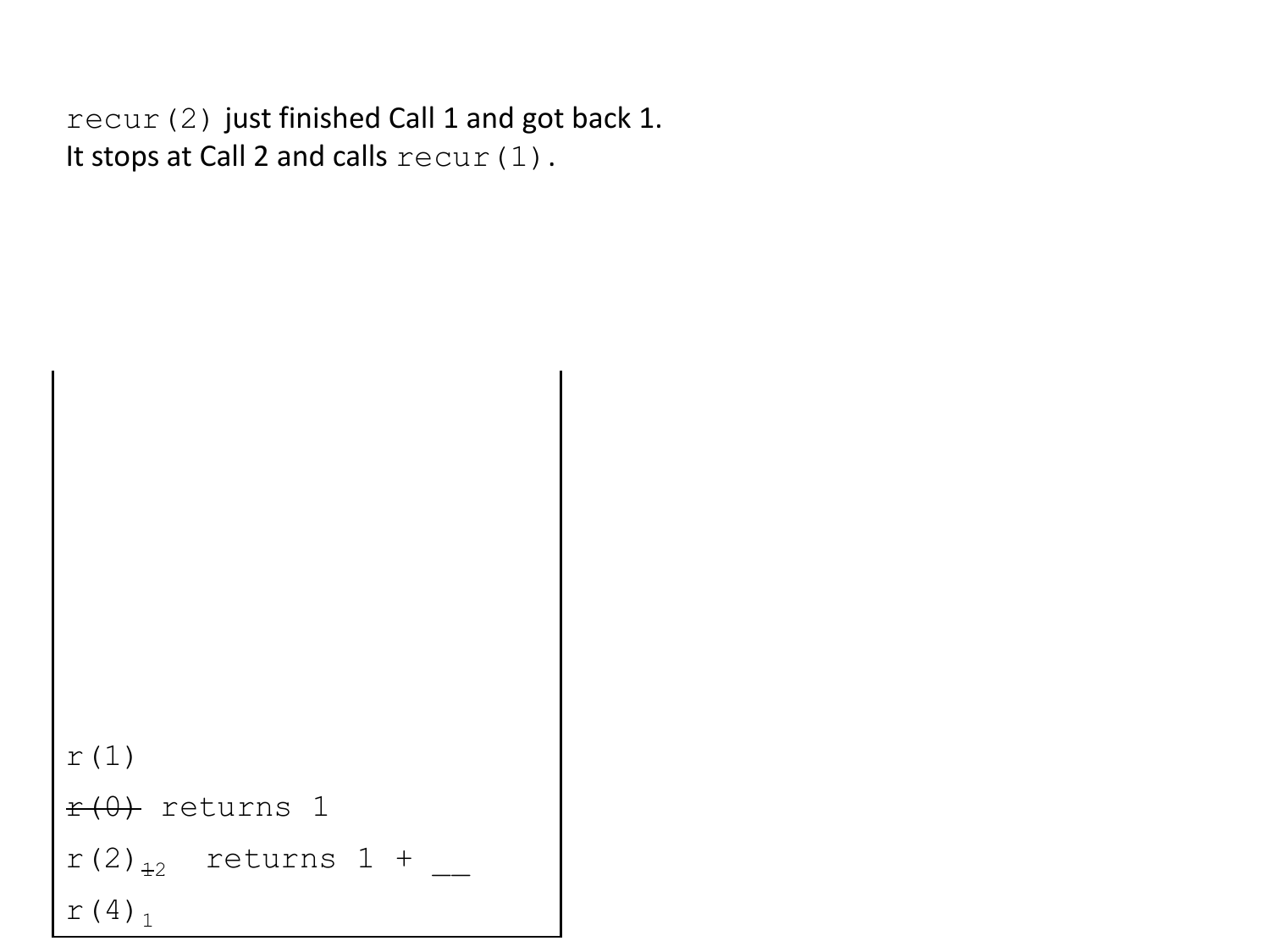```
f(1) returns 1
f(\theta) returns 1
r(2)_{12} returns 1 +
r(4)<sub>1</sub>
```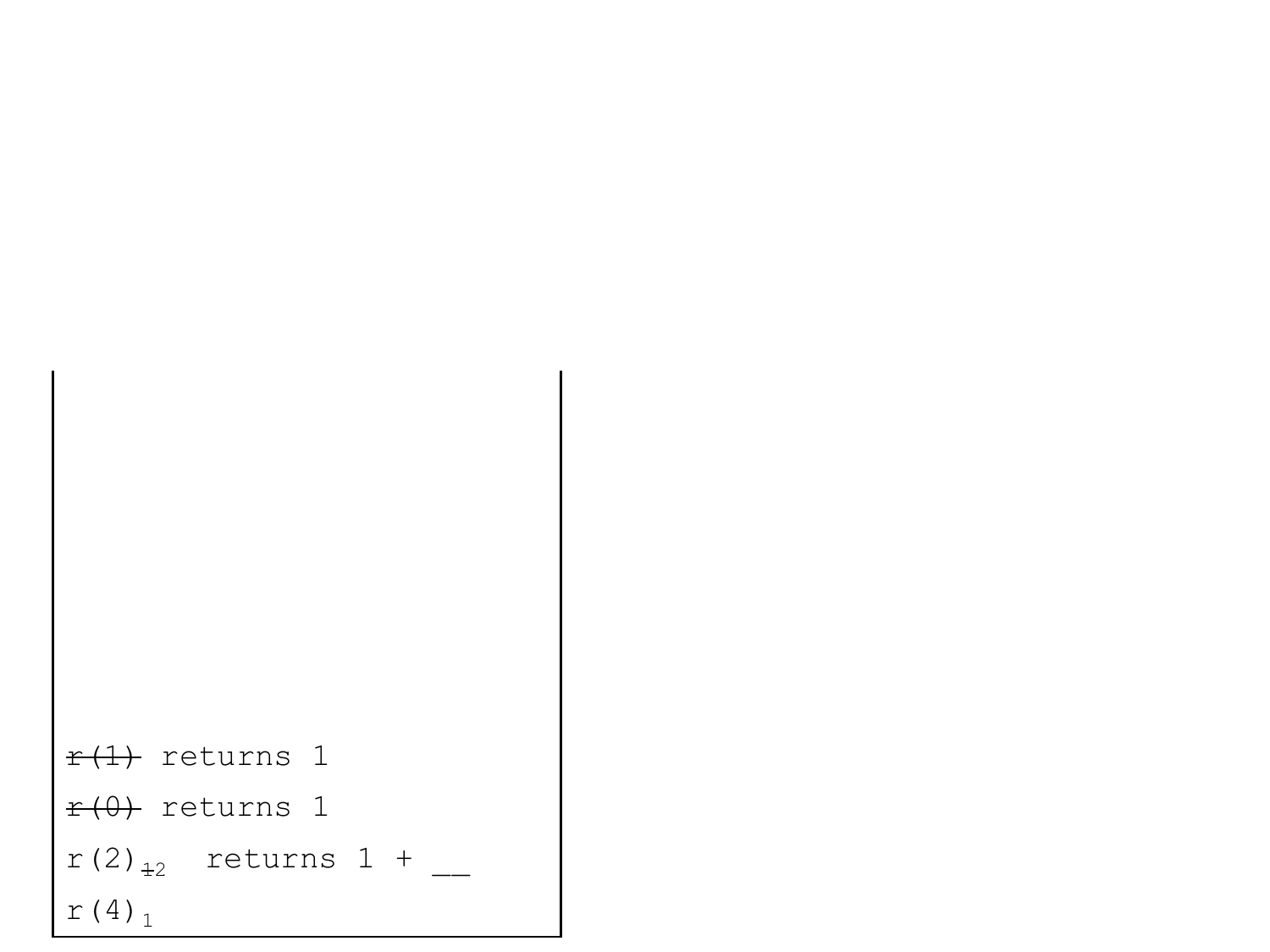```
f(1) returns 1
f(0) returns 1
r(2)_{12} returns 1 + 1 = 2
r(4)<sub>1</sub>
```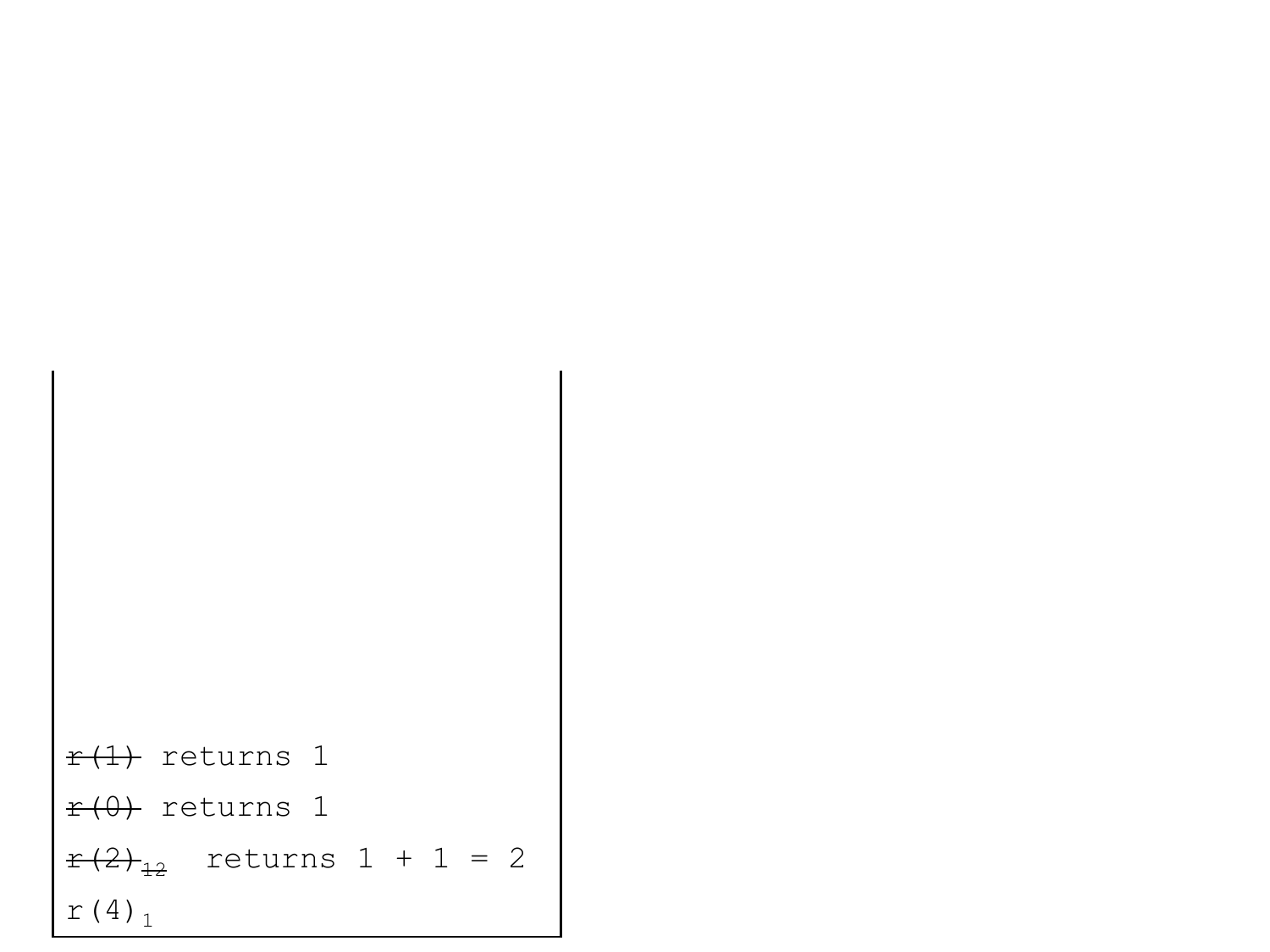```
r(3)
f(1) returns 1
f(0) returns 1
r(2)_{12} returns 1 + 1 = 2
r(4)<sub>+2</sub> returns 2 +
```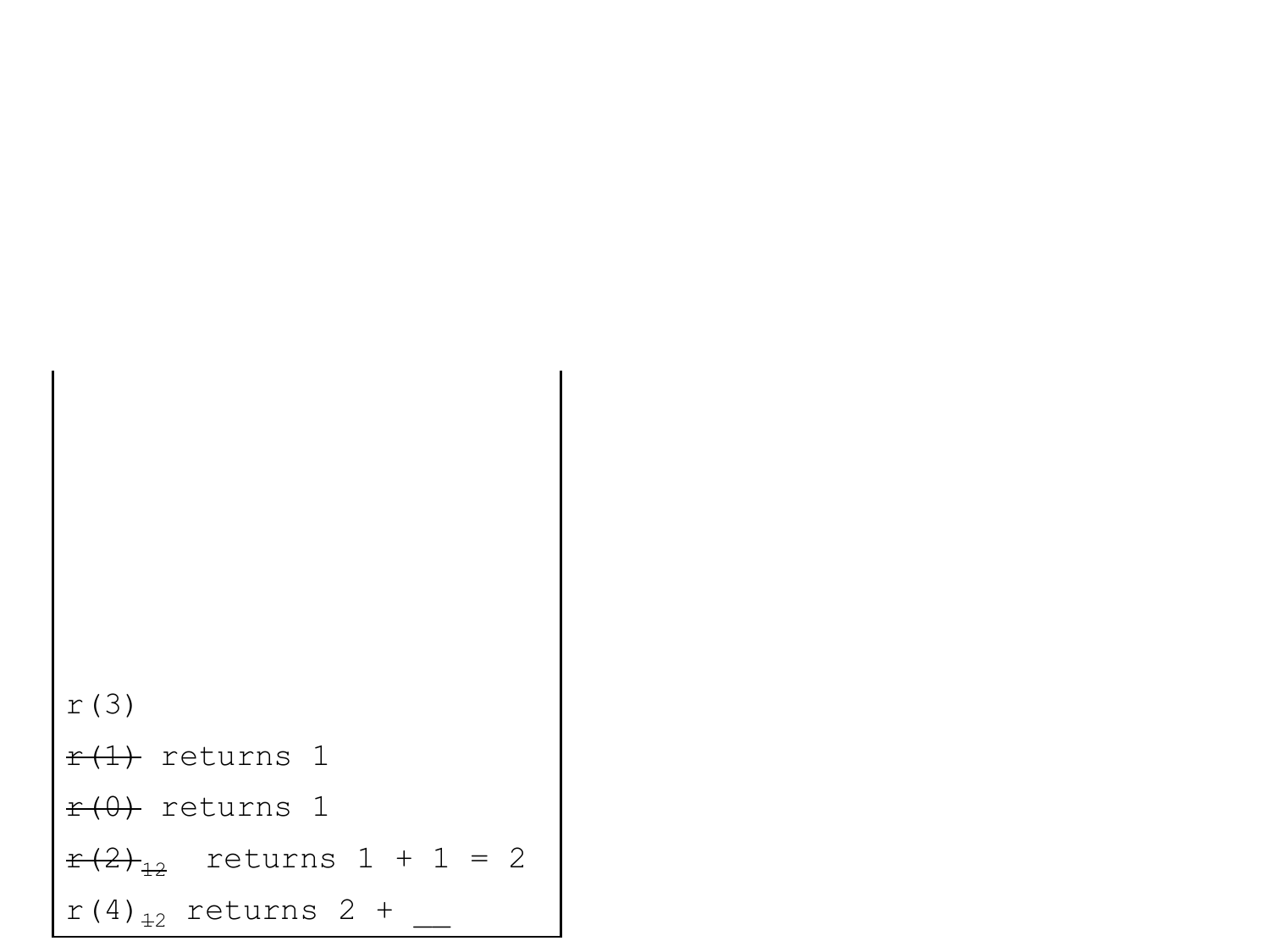```
r(1)
r(3)<sub>1</sub>
f(1) returns 1
f(\theta) returns 1
r(2)_{12} returns 1 + 1 = 2
r(4)<sub>+2</sub> returns 2 +
```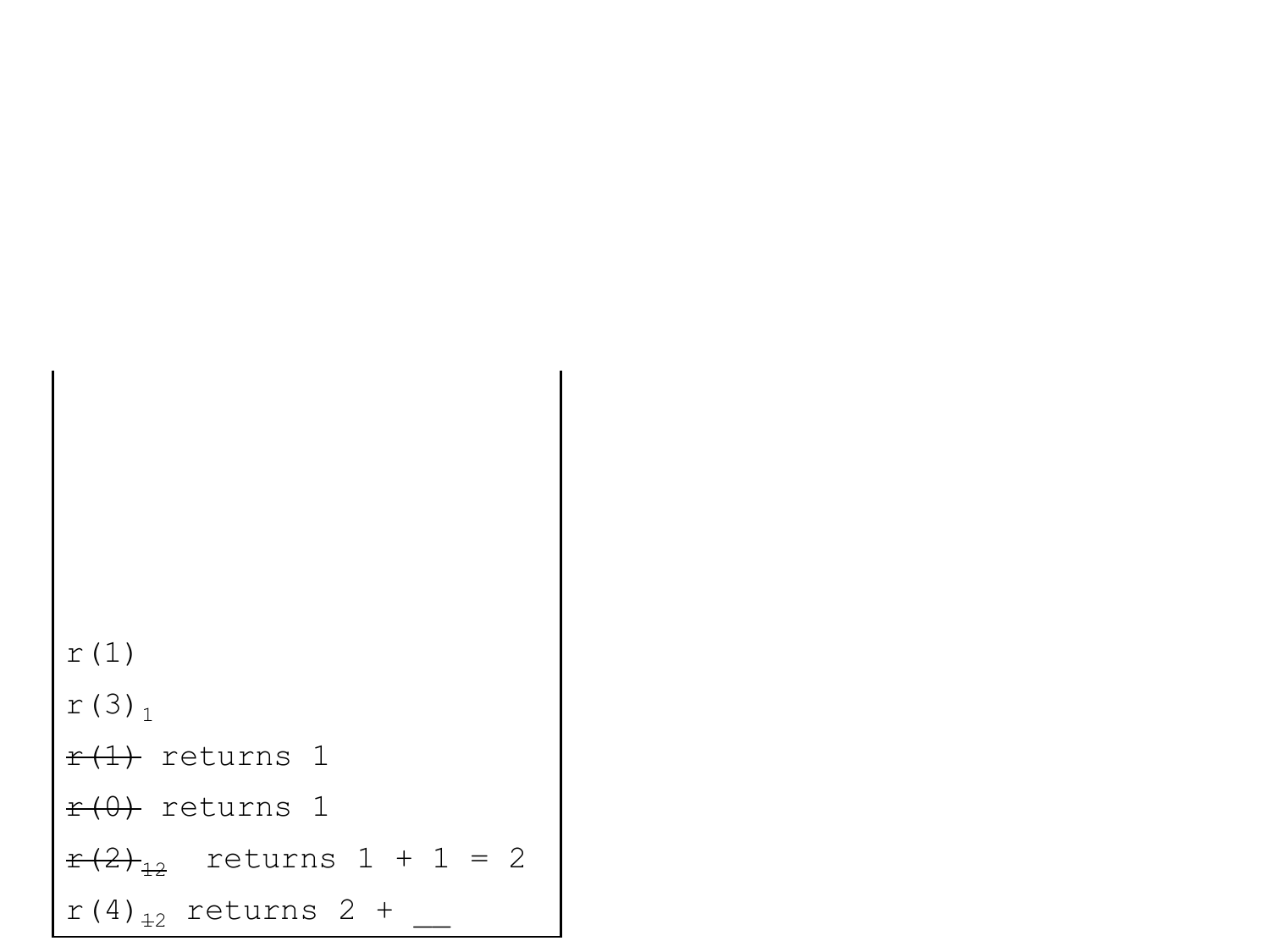```
f(1) returns 1
r(3)<sub>1</sub>f(1) returns 1
f(\theta) returns 1
r(2)_{12} returns 1 + 1 = 2
r(4)<sub>+2</sub> returns 2 +
```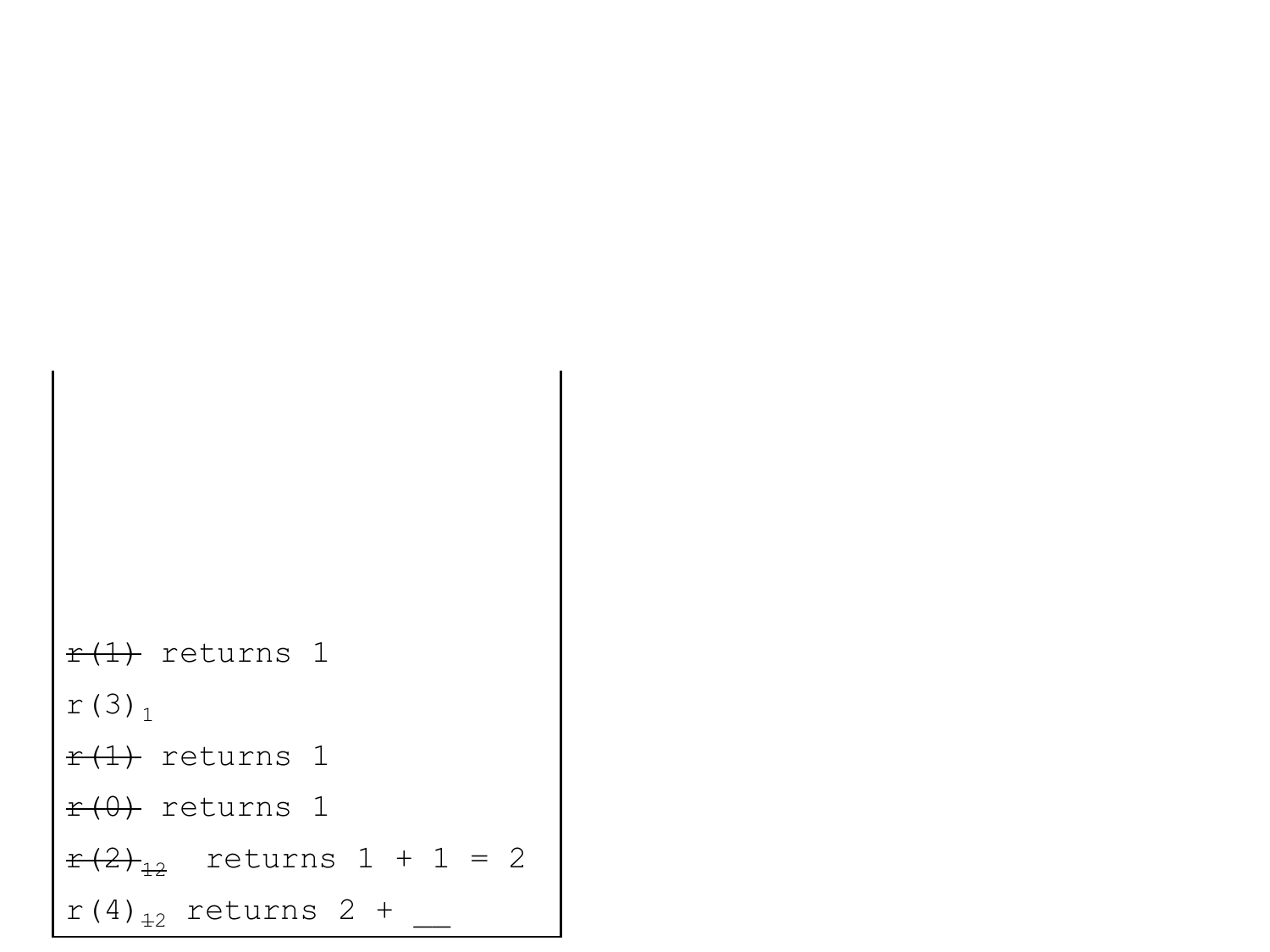```
r(2)
f(1) returns 1
r(3)_{12} returns 1 +
f(1) returns 1
f(\theta) returns 1
r(2)_{12} returns 1 + 1 = 2
r(4)<sub>+2</sub> returns 2 +
```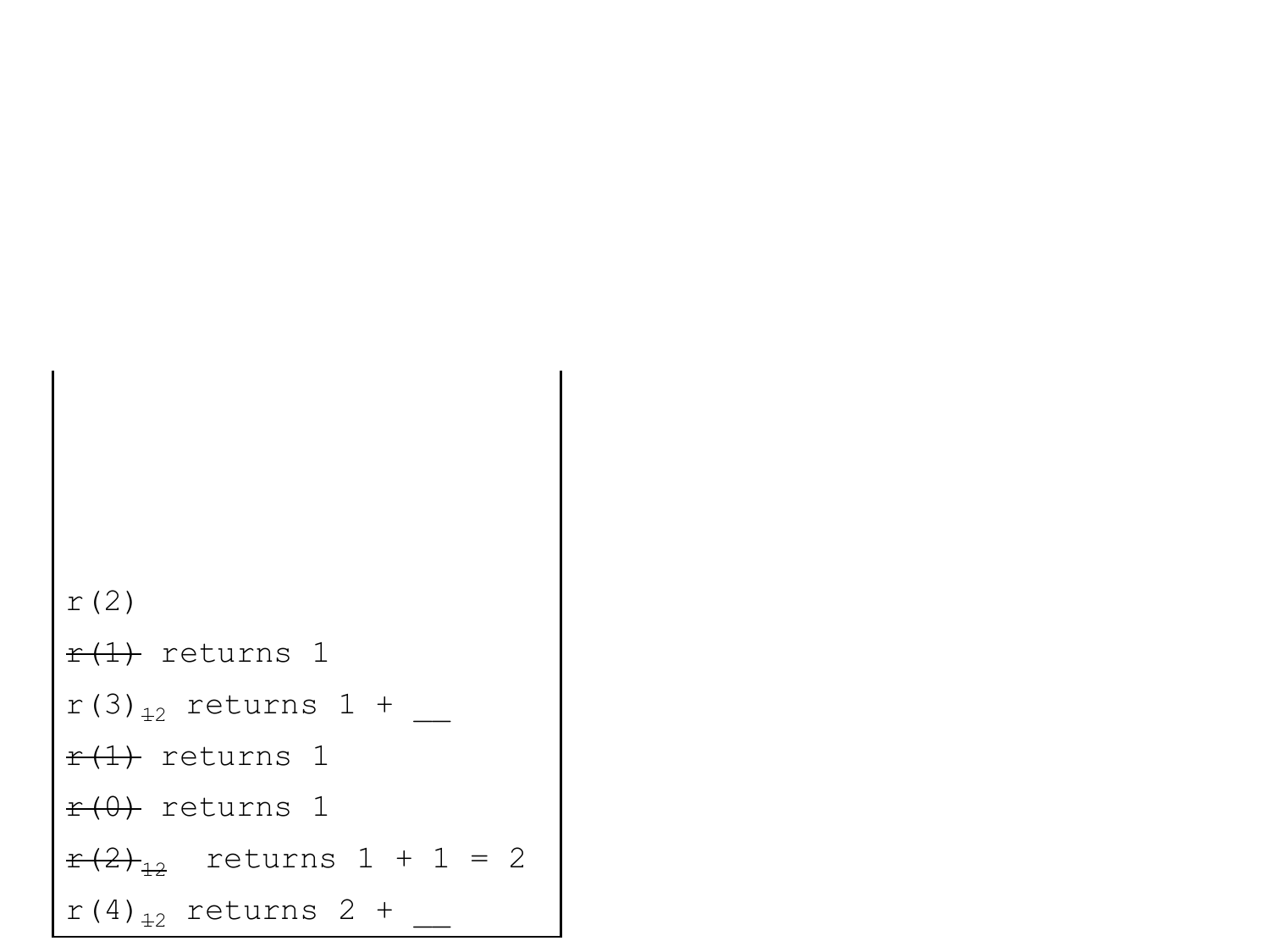recur(2) was called previously and it returned 2. There is no need to trace recur(2) again.

```
f(2) returns 2
f(1) returns 1
r(3)_{12} returns 1 +
f(1) returns 1
f(\theta) returns 1
f(2)_{12} returns 1 + 1 = 2
r(4)_{12} returns 2 +
```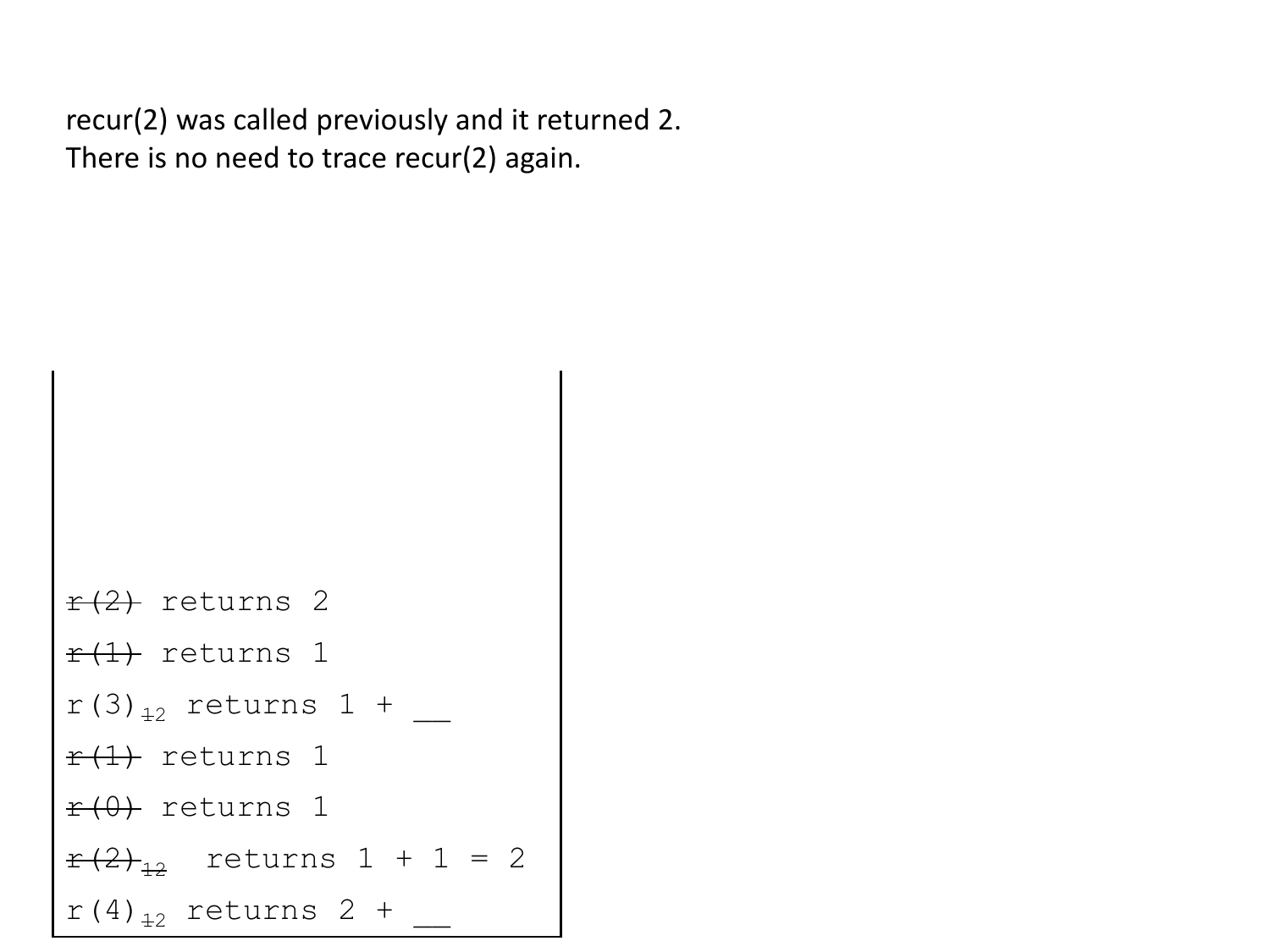recur(2) was called previously and it returned 2. There is no need to trace recur(2) again.

```
f(2) returns 2
f(1) returns 1
f(3)_{12} returns 1 + 2 = 3
f(1) returns 1
f(\theta) returns 1
f(2)_{12} returns 1 + 1 = 2
r(4)_{12} returns 2 +
```